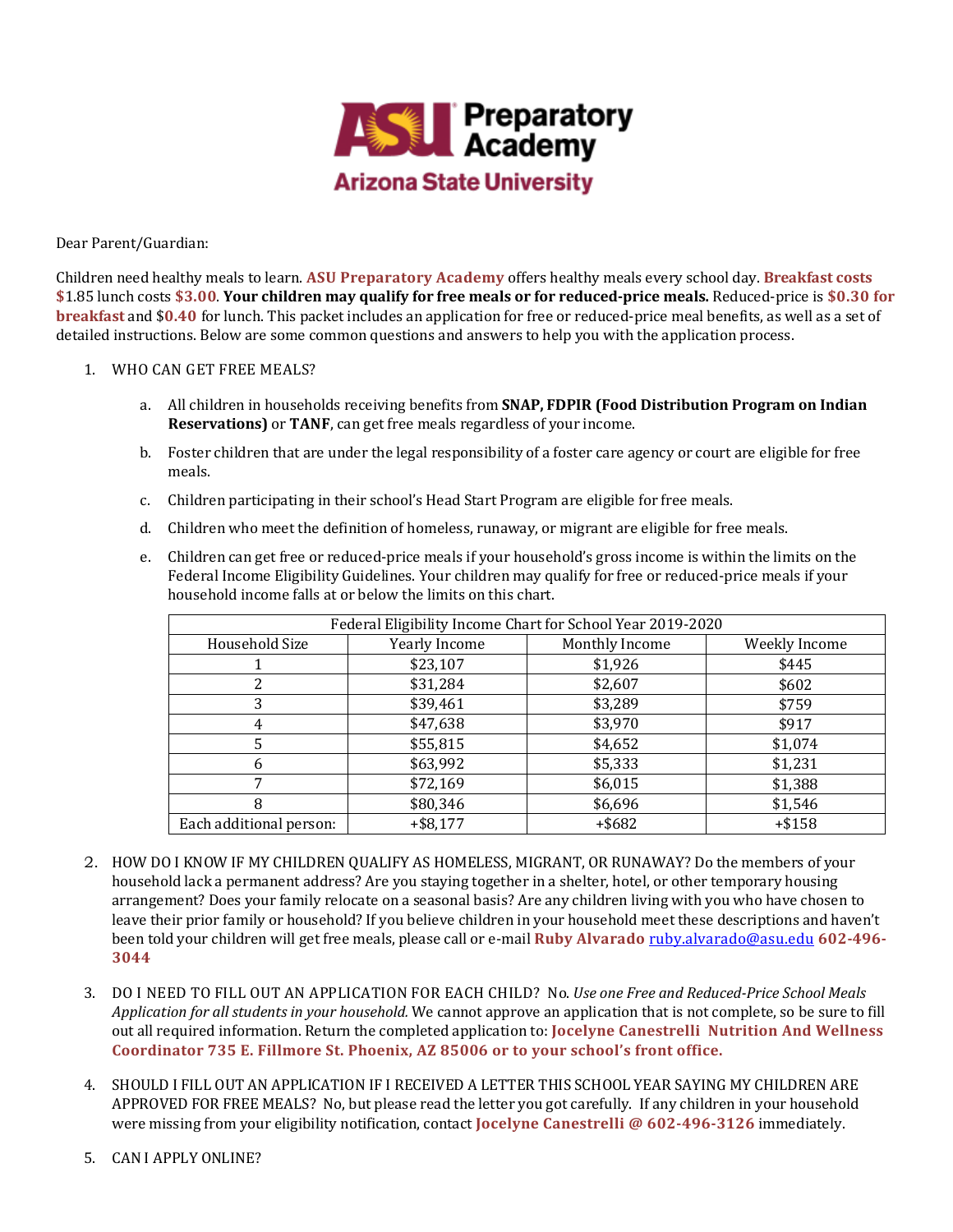Yes! You are encouraged to complete an online application instead of a paper application if you are able. The online application has the same requirements and will ask you for the same information as the paper application. Visit **Phoenix and South Phoenix can go to www.lunchapplication.com** 

We do not have this option available for our other school sites yet, but are working diligently on having this option at all of our sites. 

MY CHILD'S APPLICATION WAS APPROVED LAST YEAR. DO I NEED TO FILL OUT ANOTHER ONE? Yes. Your child's application is only good for that school year and for the first few days of this school year through **[date]**. You must send in a new application unless the school told you that your child is eligible for the new school year. If you do not send in a new application that is approved by the school or you have not been notified that your child is eligible for free meals, your child will be charged the full price for meals.

- 6. I GET WIC. CAN MY CHILD(REN) GET FREE MEALS? Children in households participating in WIC may be eligible for free or reduced-price meals. Please fill out an application.
- 7. WILL THE INFORMATION I GIVE BE CHECKED? Yes. We may also ask you to send written proof of the household income you report.
- 8. IF I DON'T QUALIFY NOW, MAY I APPLY LATER? Yes, you may apply at any time during the school year. For example, children with a parent or guardian who becomes unemployed may become eligible for free and reducedprice meals if the household income drops below the income limit.
- 9. WHAT IF I DISAGREE WITH THE SCHOOL'S DECISION ABOUT MY APPLICATION? You should talk to school officials. You also may ask for a hearing by calling or writing to: **Jocelyne Canestrelli 735 E. Fillmore St Phoenix**, **AZ 85006 602-496-3126 Jocelyne.canestrelli@asu.edu**
- 10. MAY I APPLY IF SOMEONE IN MY HOUSEHOLD IS NOT A U.S. CITIZEN? Yes. You, your children, or other household members do not have to be U.S. citizens to apply for free or reduced-price meals. Our organization does not release information for immigration-related purposes in the usual course of operating the School Nutrition Programs.
- 11. WHAT IF MY INCOME IS NOT ALWAYS THE SAME? List the amount that you normally receive. For example, if you normally make \$1000 each month, but you missed some work last month and only made \$900, put down that you made \$1000 per month. If you normally get overtime, include it, but do not include it if you only work overtime sometimes. If you have lost a job or had your hours or wages reduced, use your current income.
- 12. WHAT IF SOME HOUSEHOLD MEMBERS HAVE NO INCOME TO REPORT? Household members may not receive some types of income we ask you to report on the application, or may not receive income at all. Whenever this happens, please write a 0 in the field. However, if any income fields are left empty or blank, those will also be counted as zeroes. Please be careful when leaving income fields blank, as we will assume you meant to do so.
- 13. WE ARE IN THE MILITARY. DO WE REPORT OUR INCOME DIFFERENTLY? Your basic pay and cash bonuses must be reported as income. If you get any cash value allowances for off-base housing, food, or clothing, it must also be included as income. However, if your housing is part of the Military Housing Privatization Initiative, do not include your housing allowance as income. Any additional combat pay resulting from deployment is also excluded from income.
- 14. WHAT IF THERE ISN'T ENOUGH SPACE ON THE APPLICATION FOR MY FAMILY? List any additional household members on a separate piece of paper, and attach it to your application.
- 15. MY FAMILY NEEDS MORE HELP. ARE THERE OTHER PROGRAMS WE MIGHT APPLY FOR? To find out how to apply for **SNAP** or other assistance benefits, contact your local assistance office or call 1-800-352-8401.

If you have other questions or need help, call **Jocelyne Canestrelli**  $\omega$  602-496-3126 or email **Jocelyne.canestrelli@asu.edu**